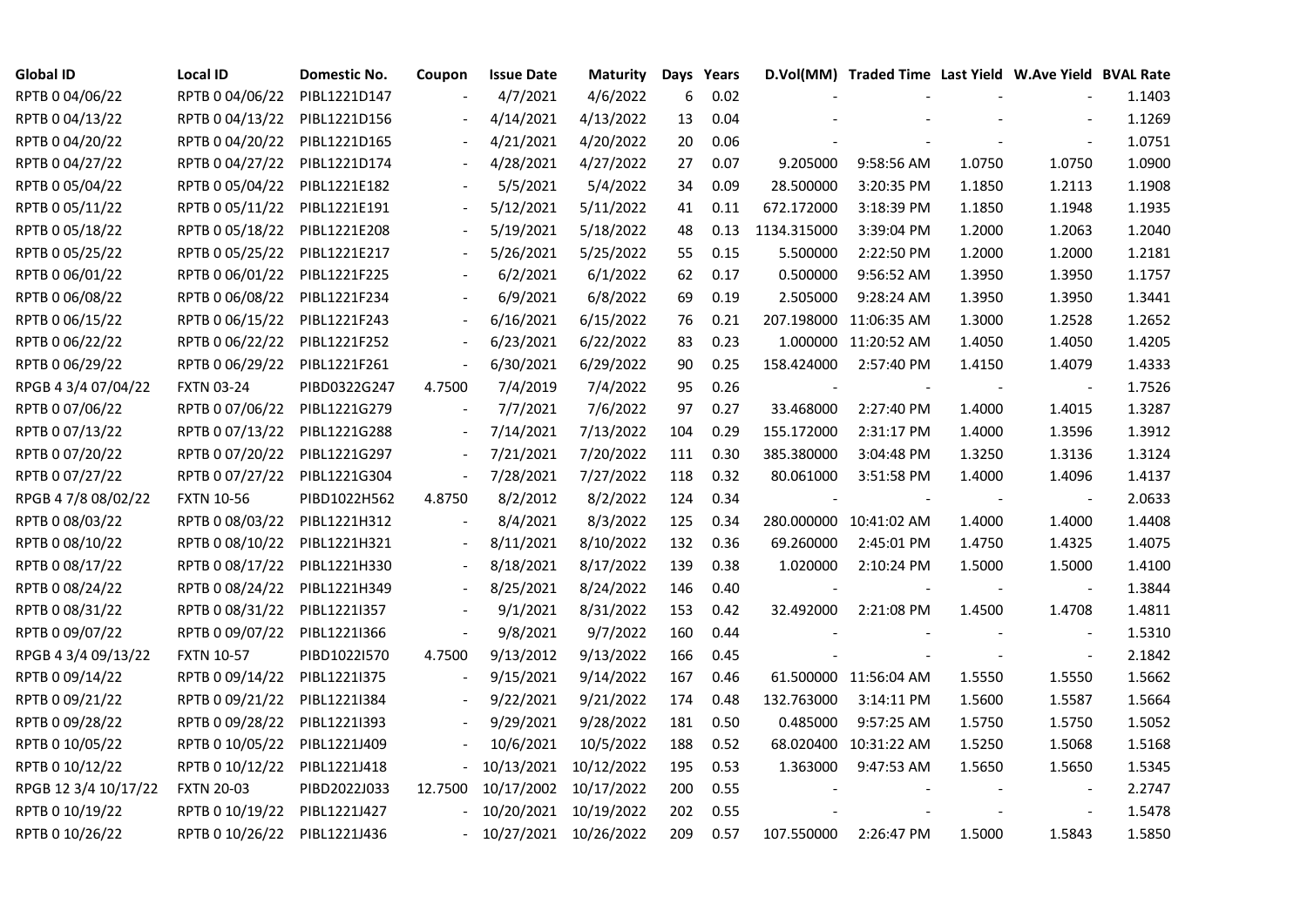| <b>Global ID</b>     | Local ID          | Domestic No. | Coupon                   | <b>Issue Date</b> | Maturity   |     | Days Years |             | D.Vol(MM) Traded Time Last Yield W.Ave Yield BVAL Rate |        |                          |        |
|----------------------|-------------------|--------------|--------------------------|-------------------|------------|-----|------------|-------------|--------------------------------------------------------|--------|--------------------------|--------|
| RPTB 0 11/02/22      | RPTB 0 11/02/22   | PIBL1221K443 |                          | 11/3/2021         | 11/2/2022  | 216 | 0.59       |             | 87.783600 11:58:19 AM                                  | 1.5400 | 1.5748                   | 1.5018 |
| RPTB 0 11/09/22      | RPTB 0 11/09/22   | PIBL1221K452 |                          | 11/10/2021        | 11/9/2022  | 223 | 0.61       |             | 11.010000 10:53:02 AM                                  | 1.5500 | 1.5541                   | 1.5251 |
| RPTB 0 11/16/22      | RPTB 0 11/16/22   | PIBL1221K461 |                          | 11/17/2021        | 11/16/2022 | 230 | 0.63       |             |                                                        |        |                          | 1.5500 |
| RPTB 0 11/23/22      | RPTB 0 11/23/22   | PIBL1221K470 | $\blacksquare$           | 11/24/2021        | 11/23/2022 | 237 | 0.65       |             |                                                        |        | $\blacksquare$           | 1.5500 |
| RPTB 0 11/29/22      | RPTB 0 11/29/22   | PIBL1221L488 | $\blacksquare$           | 12/1/2021         | 11/29/2022 | 243 | 0.67       |             | 6.000000 11:03:10 AM                                   | 1.6500 | 1.6500                   | 1.5500 |
| RPGB 4 5/8 12/04/22  | RTB 05-11         | PIID0522L114 | 4.6250                   | 12/4/2017         | 12/4/2022  | 248 | 0.68       | 758.670000  | 3:40:38 PM                                             | 2.6000 | 2.4545                   | 2.4754 |
| RPGB 4 12/06/22      | <b>FXTN 10-58</b> | PIBD1022L585 | 4.0000                   | 12/6/2012         | 12/6/2022  | 250 | 0.68       |             | 104.500000 11:55:09 AM                                 | 2.5750 | 2.5001                   | 2.5429 |
| RPTB 0 12/07/22      | RPTB 0 12/07/22   | PIBL1221L497 |                          | 12/7/2021         | 12/7/2022  | 251 | 0.69       |             | 400.000000 11:07:54 AM                                 | 1.5850 | 1.5850                   | 1.5850 |
| RPTB 0 12/14/22      | RPTB 0 12/14/22   | PIBL1221L503 |                          | 12/15/2021        | 12/14/2022 | 258 | 0.71       |             |                                                        |        |                          | 1.5800 |
| RPTB 0 01/04/23      | RPTB 0 01/04/23   | PIBL1222A013 |                          | 1/5/2022          | 1/4/2023   | 279 | 0.76       | 502.000000  | 3:32:41 PM                                             | 1.6100 | 1.6498                   | 1.6398 |
| RPTB 0 01/11/23      | RPTB 0 01/11/23   | PIBL1222A022 | $\blacksquare$           | 1/12/2022         | 1/11/2023  | 286 | 0.78       |             |                                                        |        | $\blacksquare$           | 1.6250 |
| RPTB 0 01/18/23      | RPTB 0 01/18/23   | PIBL1222A031 |                          | 1/19/2022         | 1/18/2023  | 293 | 0.80       |             |                                                        |        |                          | 1.6302 |
| RPTB 0 01/25/23      | RPTB 0 01/25/23   | PIBL1222A040 |                          | 1/26/2022         | 1/25/2023  | 300 | 0.82       |             |                                                        |        | $\overline{\phantom{a}}$ | 1.6417 |
| RPTB 0 02/01/23      | RPTB 0 02/01/23   | PIBL1222B058 |                          | 2/2/2022          | 2/1/2023   | 307 | 0.84       |             |                                                        |        | $\blacksquare$           | 1.6480 |
| RPTB 0 02/08/23      | RPTB 0 02/08/23   | PIBL1222B067 | $\overline{\phantom{a}}$ | 2/9/2022          | 2/8/2023   | 314 | 0.86       | 14.400000   | 2:18:37 PM                                             | 1.6250 | 1.6042                   | 1.6250 |
| RPGB 4 3/8 02/11/23  | RTB 03-10         | PIID0323B101 | 4.3750                   | 2/11/2020         | 2/11/2023  | 317 | 0.87       | 249.950000  | 3:18:35 PM                                             | 2.5750 | 2.5956                   | 2.5958 |
| RPTB 0 02/15/23      | RPTB 0 02/15/23   | PIBL1222B076 |                          | 2/16/2022         | 2/15/2023  | 321 | 0.88       |             |                                                        |        |                          | 1.6652 |
| RPGB 13 02/20/23     | <b>FXTN 20-04</b> | PIBD2023B048 | 13.0000                  | 2/20/2003         | 2/20/2023  | 326 | 0.89       |             |                                                        |        | $\blacksquare$           | 2.5738 |
| RPTB 0 02/22/23      | RPTB 0 02/22/23   | PIBL1222B085 | $\blacksquare$           | 2/23/2022         | 2/22/2023  | 328 | 0.90       |             |                                                        |        |                          | 1.6305 |
| RPGB 5 1/2 03/08/23  | <b>FXTN 05-75</b> | PIBD0523C752 | 5.5000                   | 3/8/2018          | 3/8/2023   | 342 | 0.94       |             | 71.700000 10:48:12 AM                                  | 2.7500 | 2.6705                   | 2.6712 |
| RPTB 0 03/15/23      | RPTB 0 03/15/23   | PIBL1222C119 | $\blacksquare$           | 3/16/2022         | 3/15/2023  | 349 | 0.96       |             | $\overline{\phantom{a}}$                               | $\sim$ | $\blacksquare$           | 1.6838 |
| RPTB 0 03/22/23      | RPTB 0 03/22/23   | PIBL1222C128 | $\blacksquare$           | 3/23/2022         | 3/22/2023  | 356 | 0.98       | 103.182000  | 3:36:27 PM                                             | 1.7050 | 1.6962                   | 1.7183 |
| RPGB 3 1/2 04/21/23  | <b>FXTN 07-58</b> | PIBD0723D588 | 3.5000                   | 4/21/2016         | 4/21/2023  | 386 | 1.06       | 1530.035000 | 3:48:38 PM                                             | 2.5000 | 2.6336                   | 2.6278 |
| RPGB 11 7/8 05/29/23 | <b>FXTN 20-05</b> | PIBD2023E054 | 11.8750                  | 5/29/2003         | 5/29/2023  | 424 | 1.16       |             |                                                        |        |                          | 2.7694 |
| RPGB 3 1/4 08/15/23  | RTB 10-04         | PIID1023H046 | 3.2500                   | 8/15/2013         | 8/15/2023  | 502 | 1.37       | 24.647000   | 3:27:45 PM                                             | 3.1300 | 3.0688                   | 3.0655 |
| RPGB 2 3/8 09/10/23  | <b>FXTN 03-25</b> | PIBD0323I252 | 2.3750                   | 9/10/2020         | 9/10/2023  | 528 | 1.45       | 100.000000  | 3:08:07 PM                                             | 2.9800 | 2.9800                   | 2.9892 |
| RPGB 11 3/8 10/23/23 | <b>FXTN 20-06</b> | PIBD2023J068 | 11.3750                  | 10/23/2003        | 10/23/2023 | 571 | 1.56       |             |                                                        |        | $\overline{\phantom{a}}$ | 3.0416 |
| RPGB 2 3/8 03/09/24  | RTB 03-11         | PIID0324C115 | 2.3750                   | 3/9/2021          | 3/9/2024   | 709 | 1.94       | 78.310000   | 3:50:02 PM                                             | 3.0000 | 3.0504                   | 3.0873 |
| RPGB 6 1/4 03/12/24  | RTB 05-12         | PIID0524C129 | 6.2500                   | 3/12/2019         | 3/12/2024  | 712 | 1.95       | 2.000000    | 2:09:21 PM                                             | 3.1500 | 3.1500                   | 3.1690 |
| RPGB 4 1/2 04/20/24  | <b>FXTN 07-59</b> | PIBD0724D595 | 4.5000                   | 4/20/2017         | 4/20/2024  | 751 | 2.06       |             |                                                        |        |                          | 3.3761 |
| RPGB 12 3/8 06/03/24 | <b>FXTN 20-07</b> | PIBD2024F075 | 12.3750                  | 6/3/2004          | 6/3/2024   | 795 | 2.18       |             |                                                        |        | $\blacksquare$           | 3.4600 |
| RPGB 12 7/8 08/05/24 | <b>FXTN 20-08</b> | PIBD2024H086 | 12.8750                  | 8/5/2004          | 8/5/2024   | 858 | 2.35       |             |                                                        |        | $\blacksquare$           | 3.5800 |
| RPGB 4 1/8 08/20/24  | <b>FXTN 10-59</b> | PIBD1024H595 | 4.1250                   | 8/20/2014         | 8/20/2024  | 873 | 2.39       | 3.950000    | 3:39:52 PM                                             | 4.0000 | 4.0000                   | 3.6483 |
| RPGB 4 1/4 10/17/24  | <b>FXTN 05-76</b> | PIBD0524J762 | 4.2500                   | 10/17/2019        | 10/17/2024 | 931 | 2.55       |             | 17.200000 11:23:57 AM                                  | 3.7500 | 3.7500                   | 3.7315 |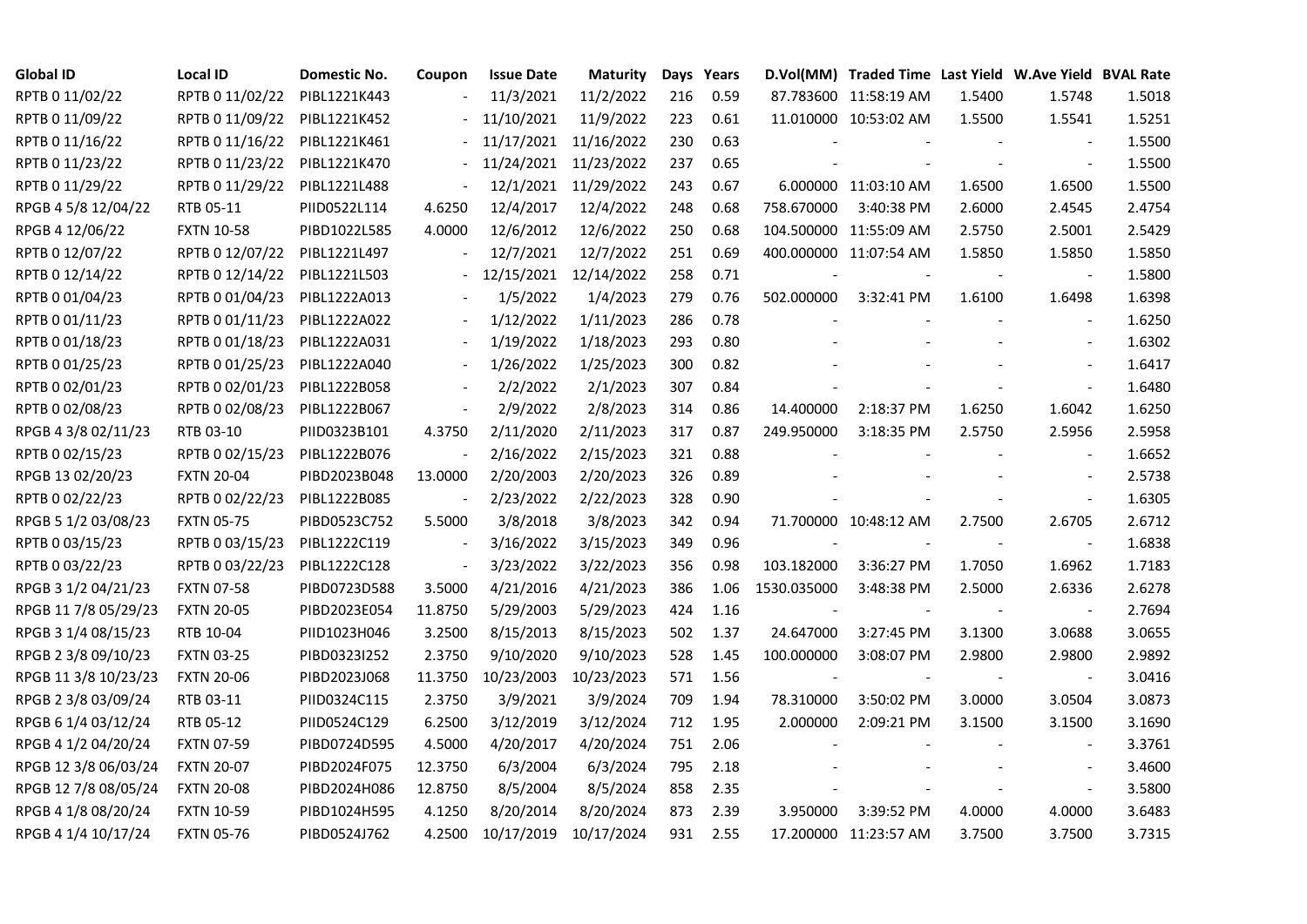| <b>Global ID</b>     | <b>Local ID</b>   | Domestic No. | Coupon  | <b>Issue Date</b> | <b>Maturity</b>       |     | Days Years |                          | D.Vol(MM) Traded Time Last Yield W.Ave Yield BVAL Rate |        |                          |        |
|----------------------|-------------------|--------------|---------|-------------------|-----------------------|-----|------------|--------------------------|--------------------------------------------------------|--------|--------------------------|--------|
| RPGB 13 3/4 11/11/24 | <b>FXTN 20-09</b> | PIBD2024K091 | 13.7500 | 11/11/2004        | 11/11/2024            | 956 | 2.62       |                          |                                                        |        |                          | 3.7668 |
| RPGB 5 3/4 04/12/25  | <b>FXTN 07-61</b> | PIBD0725D618 | 5.7500  | 4/12/2018         | 4/12/2025 1,108       |     | 3.03       | 5.330000                 | 2:01:11 PM                                             | 4.1930 | 4.1930                   | 4.0929 |
| RPGB 12 1/8 04/14/25 | <b>FXTN 20-10</b> | PIBD2025D103 | 12.1250 | 4/14/2005         | 4/14/2025 1,110       |     | 3.04       |                          |                                                        |        |                          | 4.0584 |
| RPGB 2 5/8 08/12/25  | RTB 05-13         | PIID0525H130 | 2.6250  | 8/12/2020         | 8/12/2025 1,230       |     | 3.37       | 51.433000                | 3:02:41 PM                                             | 4.1500 | 4.1505                   | 4.1888 |
| RPGB 3 5/8 09/09/25  | <b>FXTN 10-60</b> | PIBD10251608 | 3.6250  | 9/9/2015          | 9/9/2025 1,258        |     | 3.44       |                          |                                                        |        | $\blacksquare$           | 4.2858 |
| RPGB 12 1/8 10/20/25 | <b>FXTN 20-11</b> | PIBD2025J116 | 12.1250 | 10/20/2005        | 10/20/2025 1,299      |     | 3.56       |                          |                                                        |        | $\overline{\phantom{a}}$ | 4.3939 |
| RPGB 18 1/4 11/29/25 | <b>FXTN 25-01</b> | PIBD2525K015 | 18.2500 | 11/29/2000        | 11/29/2025 1,339      |     | 3.67       |                          |                                                        |        | $\sim$                   | 4.4650 |
| RPGB 10 1/4 01/19/26 | <b>FXTN 20-12</b> | PIBD2026A122 | 10.2500 | 1/19/2006         | 1/19/2026 1,390       |     | 3.81       |                          |                                                        |        | $\sim$                   | 4.5425 |
| RPGB 6 1/4 02/14/26  | <b>FXTN 07-62</b> | PIBD0726B627 | 6.2500  | 2/14/2019         | 2/14/2026 1,416       |     | 3.88       |                          | 13.000000 10:39:41 AM                                  | 4.6000 | 4.6000                   | 4.6095 |
| RPGB 3 3/8 04/08/26  | <b>FXTN 05-77</b> | PIBD0526D772 | 3.3750  | 4/8/2021          | 4/8/2026 1,469        |     | 4.02       | 1040.600000              | 3:36:01 PM                                             | 4.8250 | 4.8311                   | 4.8334 |
| RPGB 3 1/2 09/20/26  | RTB 10-05         | PIID1026I057 | 3.5000  | 9/20/2016         | 9/20/2026 1,634       |     | 4.47       |                          |                                                        |        | $\blacksquare$           | 4.9040 |
| RPGB 6 1/4 10/20/26  | RTB 15-01         | PIID1526J019 | 6.2500  | 10/20/2011        | 10/20/2026 1,664      |     | 4.56       |                          |                                                        |        | $\sim$                   | 4.9426 |
| RPGB 8 12/07/26      | <b>FXTN 20-13</b> | PIBD2026L139 | 8.0000  | 12/7/2006         | 12/7/2026 1,712       |     | 4.69       |                          |                                                        |        | $\blacksquare$           | 5.0044 |
| RPGB 5 3/8 03/01/27  | RTB 15-02         | PIID1527C023 | 5.3750  | 3/1/2012          | 3/1/2027 1,796        |     | 4.92       |                          |                                                        |        | $\omega$                 | 5.1124 |
| RPGB 4 7/8 03/04/27  | RTB 05-15         | PIID0527C159 | 4.8750  | 3/4/2022          | 3/4/2027 1,799        |     | 4.93       | 214.735000               | 3:23:47 PM                                             | 5.1250 | 5.1479                   | 5.1442 |
| RPGB 4 3/4 05/04/27  | <b>FXTN 10-61</b> | PIBD1027E617 | 4.7500  | 5/4/2017          | 5/4/2027 1,860        |     | 5.09       | 180.000000               | 3:29:27 PM                                             | 5.2250 | 5.2250                   | 5.2250 |
| RPGB 4 5/8 06/02/27  | RTB 05-14         | PIID0527L140 | 4.6250  | 12/2/2021         | 6/2/2027 1,889        |     | 5.17       | 2.000000                 | 3:06:09 PM                                             | 5.0500 | 5.0500                   | 5.1898 |
| RPGB 8 5/8 09/06/27  | <b>FXTN 20-14</b> | PIBD2027I140 | 8.6250  | 9/6/2007          | 9/6/2027 1,985        |     | 5.44       |                          |                                                        |        | $\blacksquare$           | 5.2805 |
| RPGB 6 1/4 03/22/28  | <b>FXTN 10-63</b> | PIBD1028C635 | 6.2500  | 3/22/2018         | 3/22/2028 2,183       |     | 5.98       |                          |                                                        |        | $\overline{\phantom{a}}$ | 5.4391 |
| RPGB 3 5/8 04/22/28  | <b>FXTN 07-64</b> | PIBD0728D649 | 3.6250  | 4/22/2021         | 4/22/2028 2,214       |     | 6.06       |                          | 11.000000 10:18:43 AM                                  | 5.6000 | 5.5818                   | 5.5798 |
| RPGB 3 3/4 08/12/28  | <b>FXTN 07-65</b> | PIBD0728H654 | 3.7500  | 8/12/2021         | 8/12/2028 2,326       |     | 6.37       | 125.180000               | 2:53:18 PM                                             | 5.5600 | 5.5663                   | 5.5377 |
| RPGB 9 1/2 12/04/28  | <b>FXTN 20-15</b> | PIBD2028L151 | 9.5000  | 12/4/2008         | 12/4/2028 2,440       |     | 6.68       |                          |                                                        |        | $\sim$                   | 5.5396 |
| RPGB 67/8 01/10/29   | <b>FXTN 10-64</b> | PIBD1029A644 | 6.8750  | 1/10/2019         | 1/10/2029 2,477       |     | 6.78       | 16.900000                | 2:01:06 PM                                             | 5.6500 | 5.6796                   | 5.4623 |
| RPGB 8 3/4 05/27/30  | <b>FXTN 20-16</b> | PIBD2030E166 | 8.7500  | 5/27/2010         | 5/27/2030 2,979       |     | 8.16       |                          |                                                        |        | $\sim$                   | 5.6871 |
| RPGB 2 7/8 07/09/30  | <b>FXTN 10-65</b> | PIBD1030G655 | 2.8750  | 7/9/2020          | 7/9/2030 3,022        |     | 8.27       |                          |                                                        |        | $\overline{\phantom{a}}$ | 5.5517 |
| RPGB 12 1/2 07/28/30 | <b>FXTN 25-02</b> | PIBD2530G029 | 12.5000 | 7/28/2005         | 7/28/2030 3,041       |     | 8.33       |                          |                                                        |        | $\overline{\phantom{a}}$ | 5.7055 |
| RPGB 11 1/4 01/26/31 | <b>FXTN 25-03</b> | PIBD2531A032 | 11.2500 | 1/26/2006         | 1/26/2031 3,223       |     | 8.82       |                          |                                                        |        | $\blacksquare$           | 5.7596 |
| RPGB 8 07/19/31      | <b>FXTN 20-17</b> | PIBD2031G171 | 8.0000  | 7/19/2011         | 7/19/2031 3,397       |     | 9.30       | 10.400000                | 3:42:49 PM                                             | 6.1000 | 6.0004                   | 5.6561 |
| RPGB 4 07/22/31      | <b>FXTN 10-66</b> | PIBD1031G662 | 4.0000  | 7/22/2021         | 7/22/2031 3,400       |     | 9.31       |                          |                                                        |        |                          | 5.8159 |
| RPGB 9 3/8 10/05/31  | <b>FXTN 25-04</b> | PIBD2531J042 | 9.3750  | 10/5/2006         | 10/5/2031 3,475       |     | 9.51       |                          |                                                        |        | $\overline{a}$           | 5.8381 |
| RPGB 4 7/8 01/20/32  | <b>FXTN 10-67</b> | PIBD1032A675 | 4.8750  | 1/20/2022         | 1/20/2032 3,582       |     | 9.81       | 697.860000               | 3:54:23 PM                                             | 6.0600 | 6.0418                   | 6.0362 |
| RPGB 5 7/8 02/02/32  | <b>FXTN 20-18</b> | PIBD2032B183 | 5.8750  | 2/2/2012          | 2/2/2032 3,595        |     | 9.84       |                          | 11.000000 11:59:24 AM                                  | 6.1500 | 6.1500                   | 5.8761 |
| RPGB 5 7/8 03/01/32  | RTB 20-01         | PIID2032C014 | 5.8750  | 3/1/2012          | 3/1/2032 3,623        |     | 9.92       |                          | 2.500000 11:57:38 AM                                   | 6.1500 | 6.1500                   | 5.8883 |
| RPGB 5 3/4 09/27/32  | <b>FXTN 20-19</b> | PIBD2032I195 | 5.7500  | 9/27/2012         | 9/27/2032 3,833 10.49 |     |            | $\overline{\phantom{a}}$ |                                                        |        | $\overline{\phantom{a}}$ | 5.8811 |